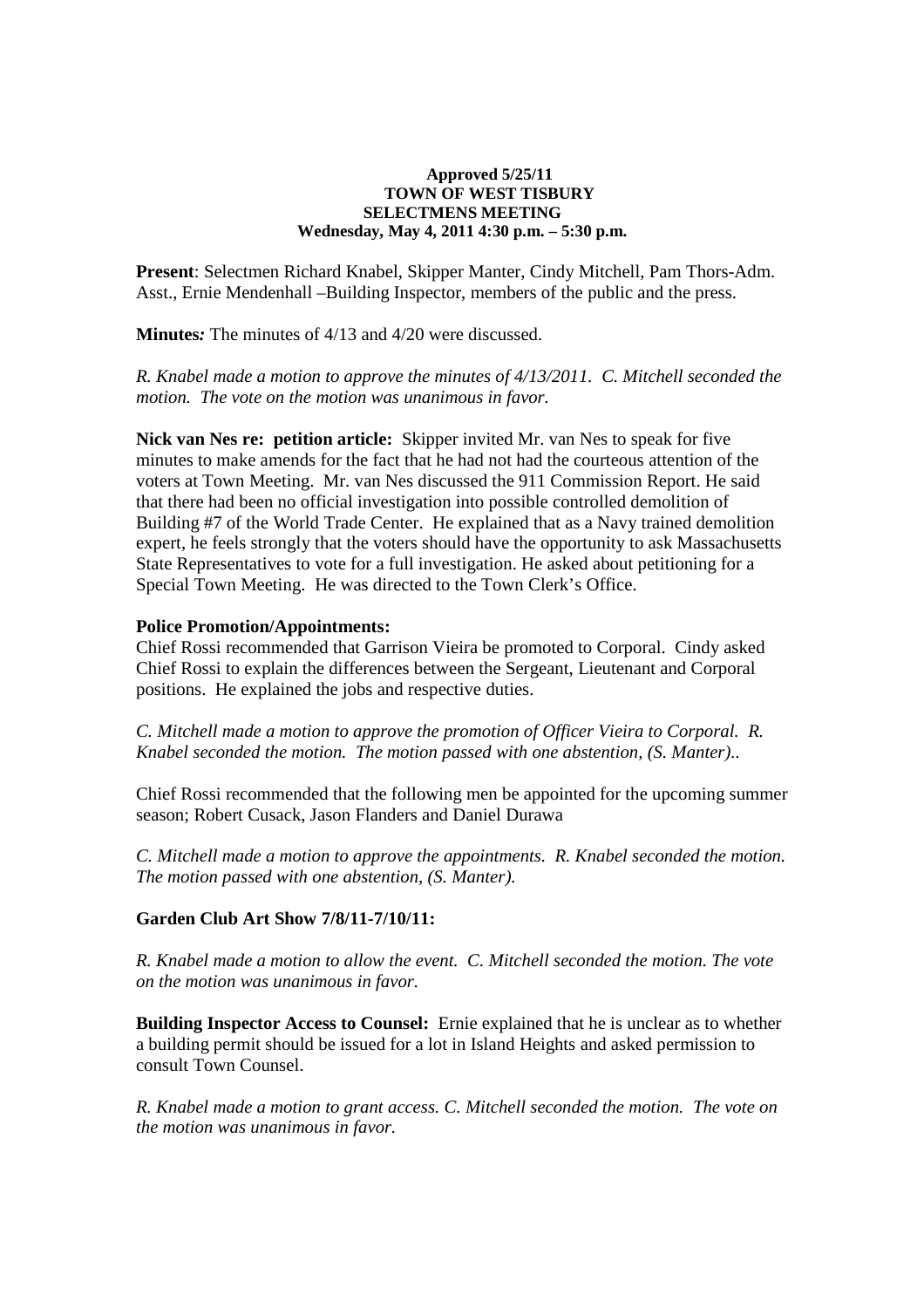## **Event Permit-Island Children's School May fest 5/14, 10-2:**

*R. Knabel made a motion to approve the permit. C. Mitchell seconded the motion. The vote on the motion was unanimous in favor.* 

**Richard Olsen-lease lot:** Richie asked the Board if they had seen the bid for the lease lot in question. Skipper said that they had not. Skipper read a letter, dated 4/20/2011 from Ritchie to them. Ritchie explained his frustration about the process since being outbid for the lease. He said that, under the circumstances, he would have appreciated communication from the Board of Selectmen. The Board expressed their gratitude for all he has done for the town as Highway Department Superintendant. Cindy stated that it was a procurement issue which limited their involvement and control. They said that Jen had been working hard to find a way to resolve the situation since finding out that he had been outbid. Richie informed the Board that the effective use of the town owned salt shed lot depended on his also having use of the lease lot. He said that turning some Highway Department trucks around often required using space on the lease lot. The Board stated that they had not been aware of this and that maybe something could be done.

**Brandy Brow easement:** Ashley Hunter from the By-Ways Committee addressed the Board about making a connection through Brandy Brow to the Library. An offer from the Welles family was discussed. Richard suggested that the Conservation Commission has jurisdiction over that property and that they should contact them as soon as possible. Richard asked to have Jen bring the letter from the Welles' to the next meeting. Parking at the Library was brought up. The Committee was again advised that the Conservation Commission should be consulted first. Bill Veno from the Martha's Vineyard Commission said that they are working with the Martha's Vineyard Land Bank to collaborate on this effort with the town. He said that the Welles family was still interested in providing access.

**The Commonwealth of Massachusetts-Local Hazard Mitigation Plan:** The letter was read and it was suggested that a copy be sent to John Christenson, Emergency Manager.

**West Tisbury Library Poet Laureate:** The letter asking that Fan Ogilvie be appointed as Poet Laureate of West Tisbury for the year 2011-2012 was read.

*R. Knabel moved to approve the appointment. C. Mitchell seconded the motion. The vote was unanimous in favor.* 

**David Douglas-Planning Board resignation:** The letter of resignation was read. Cindy suggested that a letter be sent, thanking him for his thirty years of service to the town. It was asked that Jen draft a letter to be signed at the next meeting. It was suggested that a copy of the letter of resignation be forwarded to the Town Clerk.